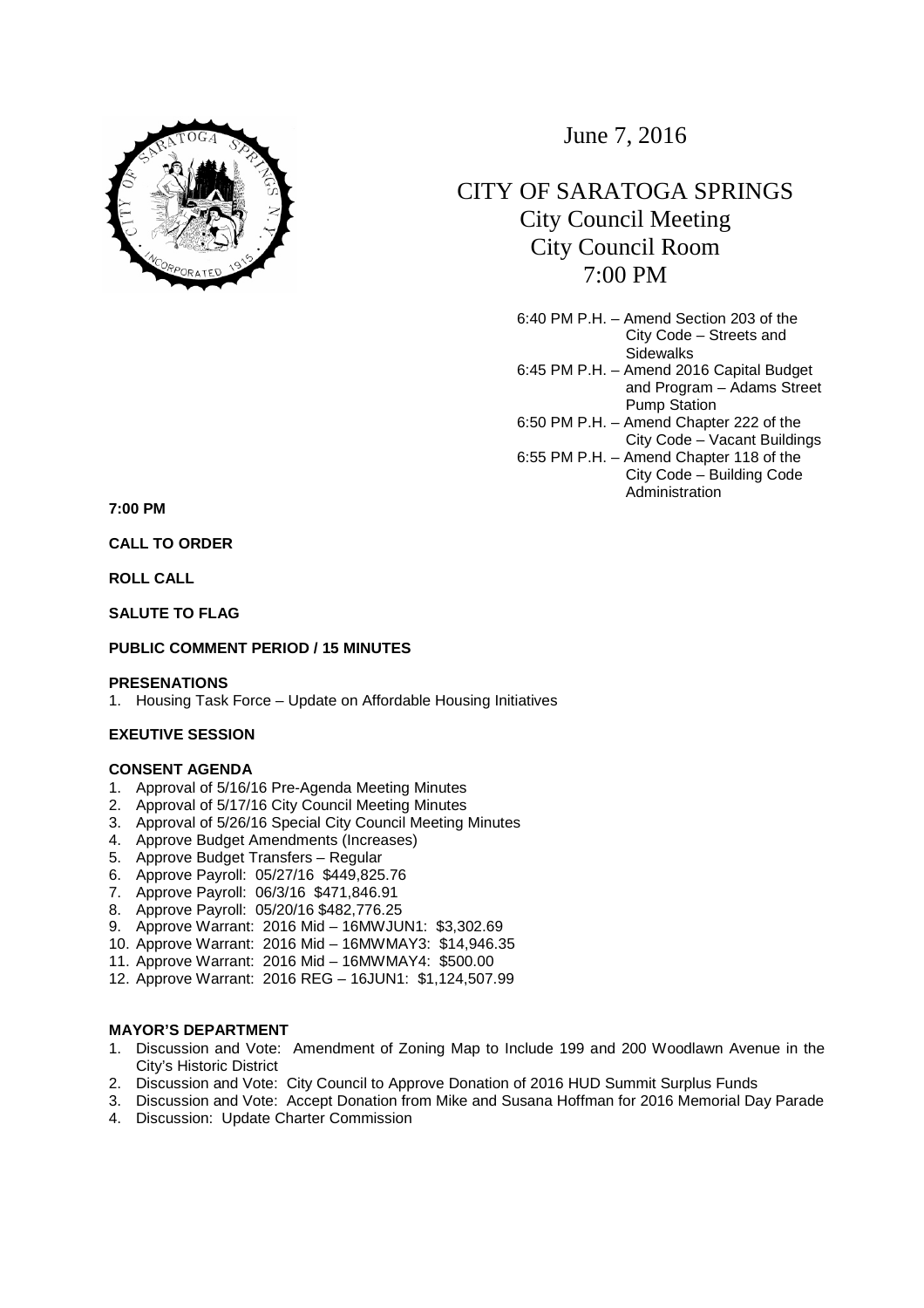- 5. Announcement: Appraisal of 209 South Broadway
- 6. Announcement: Henry Street Bike Party
- 7. Announcement: Climate Smart Communities Task Force/Sustainable Saratoga Solar Workshop Monday, June 27<sup>th</sup>
- 8. Announcement: Free Energy Code Training Sponsored by Saratoga Builders Association on Monday June 20<sup>th</sup> in Music Hall
- 9. Announcement: Draft Pedestrian, Bicycle, and Transit Plan Release by Complete Streets Committee June 20th

# **ACCOUNTS DEPARTMENT**

- 1. Appointment: Commissioners of Deeds
- 2. Award of Bid: Extension of Bid for Granite & Pre-Cast Curbs to the Fort Miller Company, Inc.

## **FINANCE DEPARTMENT**

- 1. Announcement: 2016 Bond Rating & Report
- 2. Discussion: Spa City Solar Park Development at the Landfill
- 3. Discussion and Vote: Budget Transfers Payroll
- 4. Discussion and Vote: Budget Amendment Assignment for Refund of Prior Year Taxes
- 5. Discussion and Vote: Budget Amendment Assignment for IT Initiatives (14XB)
- 6. Discussion and Vote: Budget Amendment Benefits
- 7. Discussion and Vote: Capital Budget Amendment Adams Street Pump Station (NYRA Donation Reduction)

## **PUBLIC WORKS DEPARTMENT**

- 1. Discussion and Vote: Amend the 2016 Capital Program & Budget for the Adams Street Pump Station Project
- 2. Discussion and Vote: Authorization for the Mayor to Sign Agreement with Trinity Construction, Inc. for the Adams Street Pump Station Mechanical Upgrades
- 3. Discussion and Vote: Authorization for the Mayor to Sign Curbing Contracts

## **PUBLIC SAFETY DEPARTMENT**

- 1. Discussion and Vote: Authorization for Mayor to Sign Sales Agreement with Firetec
- 2. Discussion and Vote: Authorization for Mayor to Sign Contract with Auctions International, Inc.
- 3. Discussion and Vote: Amend Chapter 118 of the City Code
- 4. Discussion and Vote: Amend Chapter 222 of the City Code
- 5. Discussion and Vote: Amend Chapter 203 of the City Code
- 6. Discussion and Vote: Authorization for Mayor to Sign Change Order #1 to Hoosick Valley for the Lake Avenue Firehouse Window Project

# **SUPERVISORS**

# **Matthew Veitch**

1. Verizon Strike update and Return to Saratoga

# Peter Martin

- 1. National Drug Policy vs. Opioid Addiction
- 2. Veterans
- 3. Sundae on the Farm

## **ADJOURN**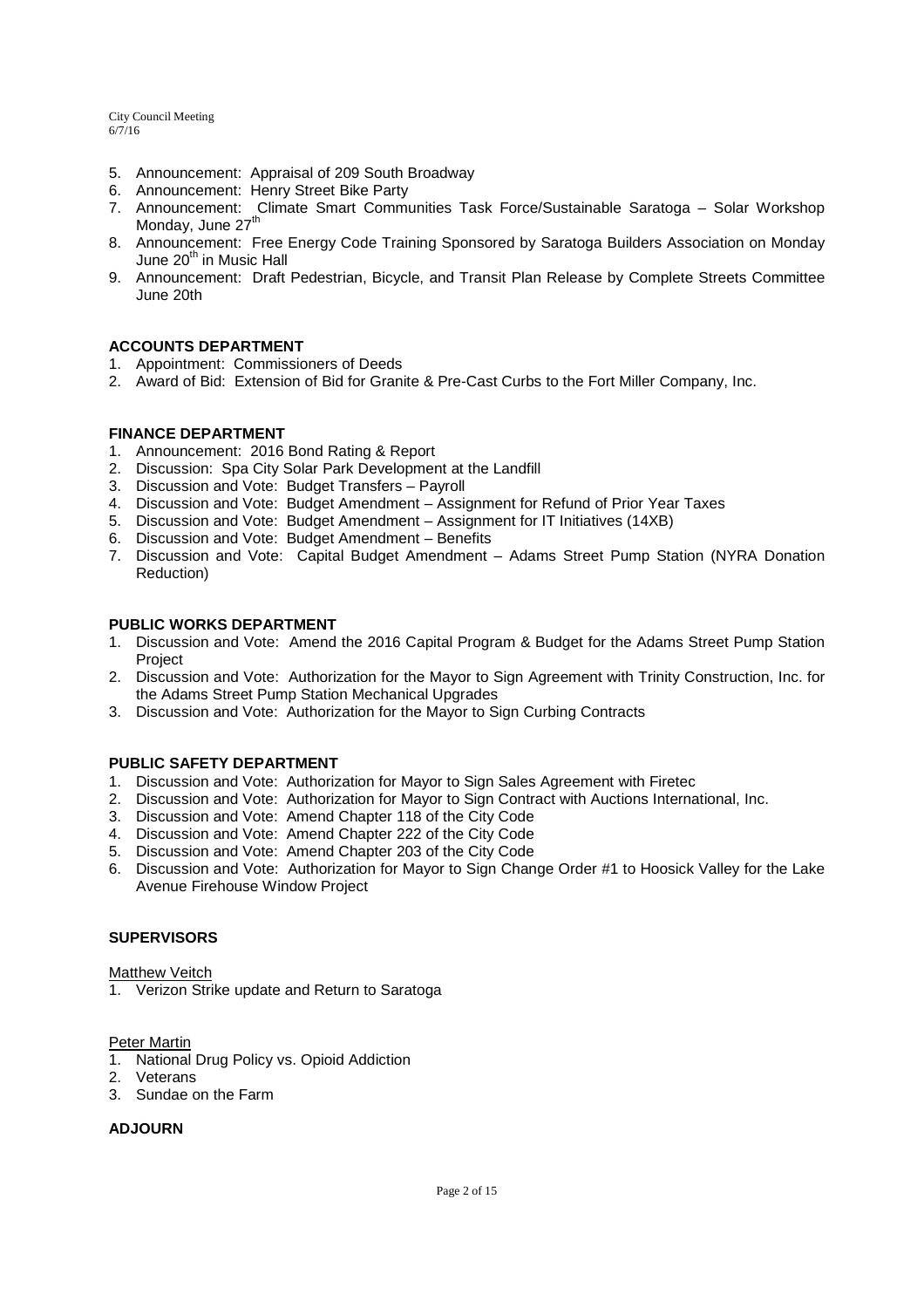

June 7, 2016

# CITY OF SARATOGA SPRINGS City Council Meeting City Council Room 7:00 PM

- PRESENT: Joanne Yepsen, Mayor Michele Madigan, Commissioner of Finance John Franck, Commissioner of Accounts Anthony Scirocco, Commissioner of DPW Christian Mathiesen, Commissioner of DPS
- STAFF PRESENT: Joe Ogden, Deputy Mayor Lynn Bachner, Deputy Commissioner, Finance Maire Masterson, Deputy Commissioner, Accounts Tim Cogan, Deputy Commissioner, DPW Eileen Finneran, Deputy Commissioner, DPS

Vincent DeLeonardis

Matthew Veitch, Supervisor Peter Martin, Supervisor

# **RECORDING OF PROCEEDING**

The proceedings of this meeting were taped for the benefit of the secretary. Because the minutes are not a verbatim record of the proceedings, the minutes are not a word-for-word transcript.

# **PUBLIC HEARINGS**

Amend Section 203 of the City Code – Streets and Sidewalks

Mayor Yepsen opened the public hearing at 6:40 p.m.

Commissioner Mathiesen stated this is an amend to prevent people from obstruction of people from public ways and places. It will be unlawful for someone to sit or lay down in the City of Saratoga Springs. There are exceptions to this such as a medical emergency, attending a parade, or on a City bench. Commissioner Mathiesen read the ordinance for the public.

Sue Martin of Saratoga Springs stated she enjoys the street festivals. She is an advocate for people with addictions. The way to solve vagrancy and homelessness is to find treatment for these people. Taking the people of Broadway and Caroline Street is not going to solve the problem.

Todd Garafano of the Convention and Tourism Bureau stated this has been a problem for years and has been getting worse. This is one step of trying to address the issue. Having things like a daytime drop in center would also help with this.

Darlene McGraw of Saratoga Springs asked how is imprisoning someone going to make things better.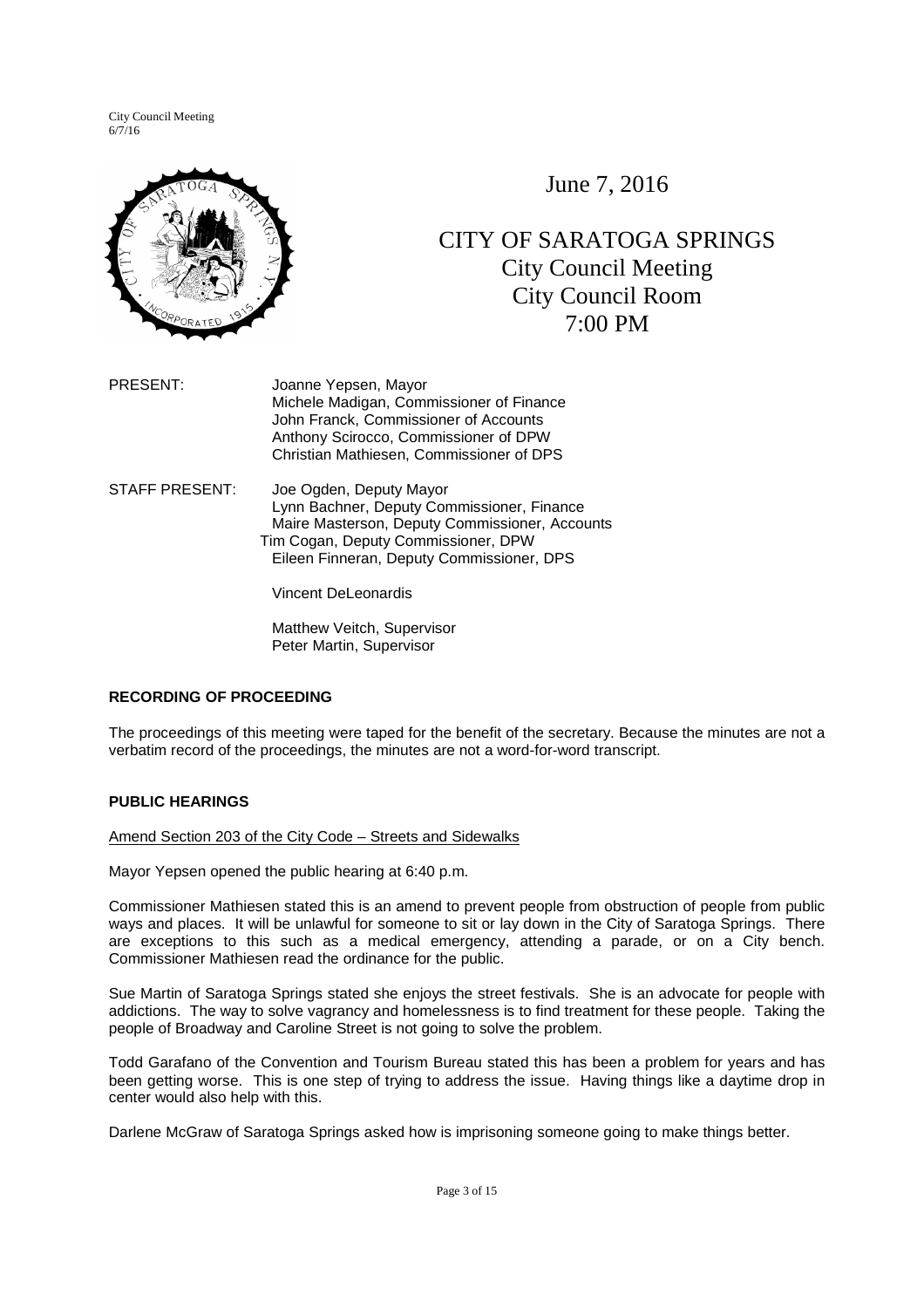Jeff Saperry of Saratoga Springs stated he works at Wheatfields and sees these people on a daily basis. They are annoying but they don't harass him. There is going to be loopholes in the code. He is against this.

Resident of Ballston Spa stated she can't imagine telling people it is illegal to be homeless. You are targeting a certain type of people. You are making people feel like crap about themselves for existing.

Dave Bronner of Saratoga Springs is in support of this ordinance. He is on Broadway most days of the week. He sees this as a safety issue. The problem has gotten worse recently but also has gotten better with a strong police presence. Laying and sitting on the sidewalks is a hazard for people. This is not a problem of homelessness but a problem with vagrancy and pan handling.

Bob Reed of Saratoga Springs asked what other plans do you have after incarceration. Is social services in the loop? There should be a master plan about what to do after they are released.

Dave Supernaut of Saratoga Springs stated he is here speaking on behalf of the homeless and any other people that are strange in the world. People are different.

Patti Riggi of Saratoga Springs stated it sounds like the new law is aimed at homeless people.

Commissioner Mathiesen explained again this is not being directed at anyone. This is a public safety issue to prevent obstructions.

Patti Riggi stated there is a larger problem in Saratoga Springs such as drugs and overdosing.

Kim Palermo of Saratoga Springs stated she understands what Commissioner Mathiesen is saying. Part of the issue is the obstructions are humans. There is a chance this law could be used to keep homeless people from coming into our town.

Rachel Dwyer of Saratoga Springs stated we all know this is targeting the homeless. If people would spend as much time helping the homeless as they do complaining we would be better off.

Phil Diamond of Saratoga Springs stated this is a complex issue. If any of these people are veterans, they should be treated differently.

Bonnie Sellers of Saratoga Springs asked if the Council has readily available the services that are available to help people. Some people may not know the services we already have in place to help.

Jacqueline Regionette of Argyle stated based upon her appearance you wouldn't think she has a college degree or a job or votes. There are other ways than restricting people of where they are allowed to be.

Randall "Chalk Boy" stated he has a problem. He asked that this not be voted on tonight. As good as the intentions may be with this law; who is to say the next Council will want to do something different. There are about 9 people that are ruining the lives of others and creating this law. Let's use the current laws first.

Jason of Saratoga Springs stated you are talking about a public safety ordinance and by quick head count in this room, there are 67 people and the sign says no more than 50.

Don of Saratoga Springs stated he sees the people they are talking about. He sees people getting mad at others. There should be more detox facilities to control the situation.

Joy King of Saratoga Springs stated Saratoga is a vibrant city. You don't everyone to look the same and bee the same. We should be about all different types of people.

Mayor Yepsen closed the public hearing at 7:38 p.m.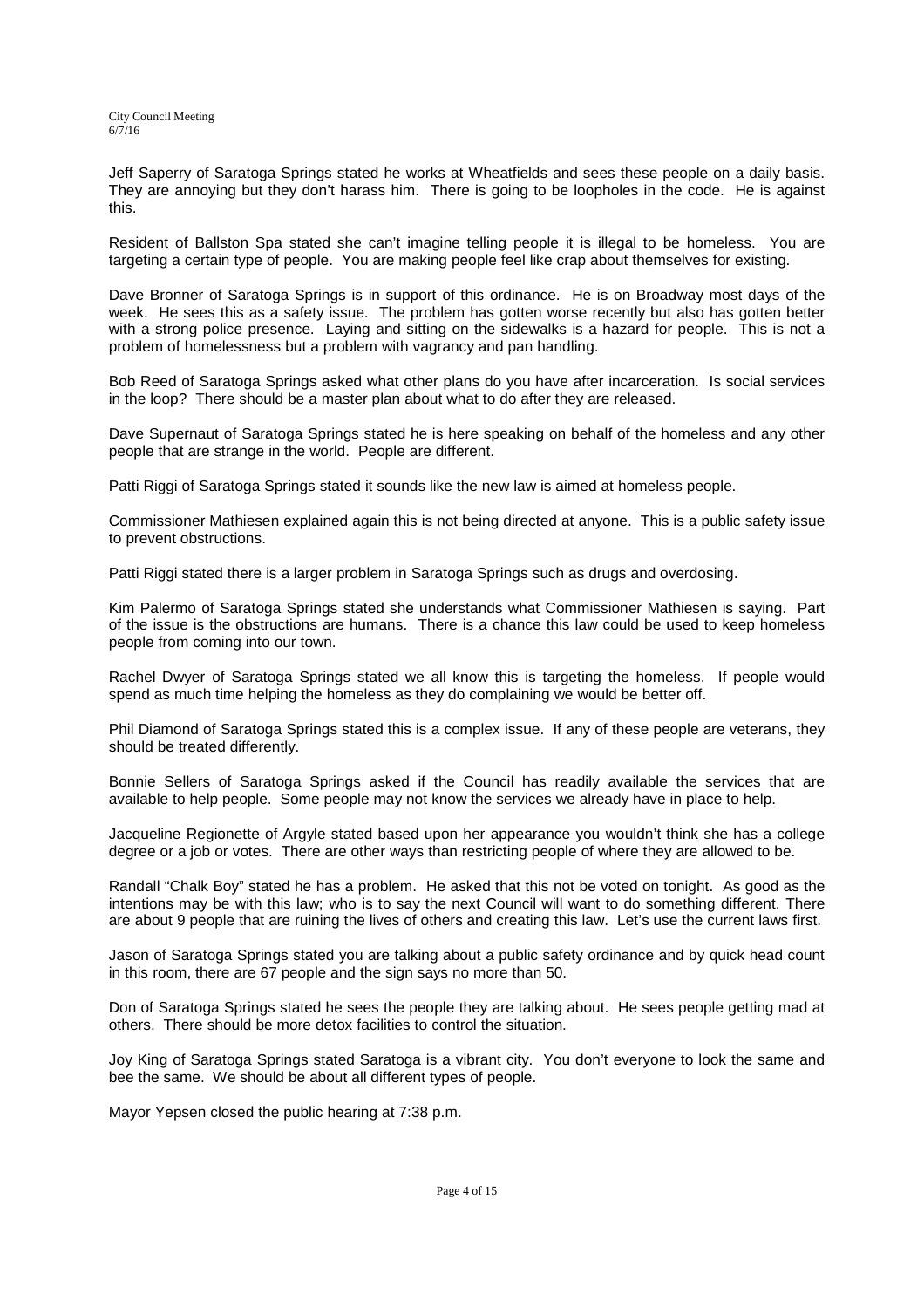## Amend 2016 Capital Budget and Program – Adams Street Pump Station

Mayor Yepsen opened the public hearing at 7:38 p.m.

Commissioner Scirocco advised NYRA has originally committed to contributing \$750,000 towards this project. The cost of the project was \$400,000 less that thought. The capital budget needs to be reduced by \$400,000.

No one spoke.

Mayor Yepsen closed the public hearing at 7:40 p.m.

#### Amend Chapter 222 of the City Code – Vacant Buildings

Mayor Yepsen opened the public hearing at 7:40 p.m.

Commissioner Mathiesen stated we have a registry which is working well. They would like to fine tune this ordinance.

No one spoke.

Mayor Yepsen closed the public hearing at 7:41 p.m.

# Amend Chapter 118 of the City Code – Building Code Administration

Mayor Yepsen opened the public hearing at 7:41 p.m.

Commissioner Mathiesen stated this amendment is to fine-tune an ordinance. This will provide a better definition of the powers of our code enforces and the penalties.

Darlene McGraw of Saratoga Springs stated if we are talking about the City Code where are they now? This room is only supposed to hold 50 and we had 67.

Commissioner Mathiesen asked if the solution would be to only allow 50 and exclude the rest.

Darlene McGraw stated this city is not all about the racetrack, Bonacio, Roohan, SPAC.

Mayor Yepsen closed the public hearing at 7:43 p.m.

## **CALL TO ORDER**

Mayor Yepsen called the meeting to order at 7:43 p.m.

## **PUBLIC COMENT**

## **Mayor Yepsen said the public comment period is limited to a total of 15 minutes and individuals are limited to two minutes.**

Mayor Yepsen opened the public comment period at 7:44 p.m.

Paul Rosenburg of Albany stated he brought the Dance Flurry Festival in 1994. He stated one of the facts in the newspaper stated the Music Hall is not historic. He did research and it is historic. It has been very difficult deal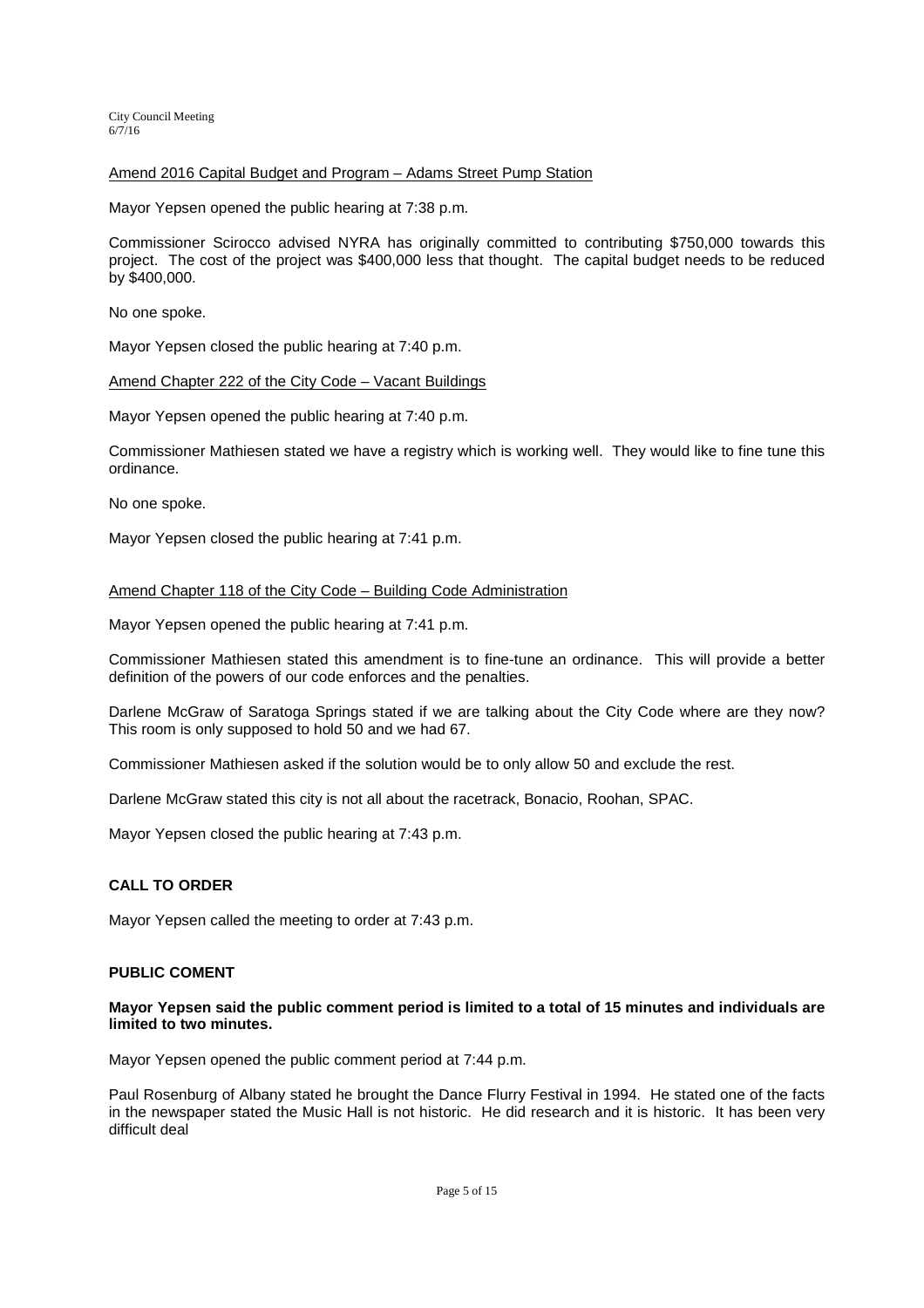Gracie of Saratoga Springs stated what makes Saratoga is the arts. Saratoga Music Hall has been able to fill a role for people of all different ages. She would like to remind them there is only one Saratoga Music Hall.

Charles Brown of Saratoga Springs stated he is here speaking on behalf of the Democratic Committee. They had an executive meeting where they discussed the flying of the Confederate Flag in the Memorial Day Parade. Over the years the flag has become a symbol of something that is racist. They asked the Council to consider working on protocol so that the flag is not welcome in upcoming parades.

Kira Cohen of Saratoga Springs stated the City Council needs to clarify the definition of condos and residential/multifamily and residential/single family. The ZBA members told them the City Council would have to make the clarification. The ZBA has decided to interpret the zoning code to exclude condos from multi-family. (copy of letter attached).

Dave Wolf, business owner in Saratoga Springs and coordinator of the Diamond Dance stated this is an economic argument. They are going to cost our city from dollars every year. Dancers care about wood floors and you won't find wood floors within 100 miles of this area.

Robert Henshaw stated he helps manage the Dance Flurry every year. He asked the Council not to sacrifice the Music Hall.

Darlene McGraw of Saratoga Springs stated she is going to stand up for what is right. She spends a lot of time researching things in the law library.

Michael Pace of Burnt Hills stated he has signatures to save the Music Hall. To say the building is not historical is an insult.

Lucas Jones of Ballston Spa stated the only other options for dancing other than the Music Hall is Albany and Troy; which is not safe. There are no alternatives to the Music Hall; it a unique space. This will have a huge impact on them and they do care.

Kim Palermo of Saratoga Springs stated she was sad to hear someone chose to fly the Confederate Flag in the Memorial Day Parade.

Macy Fredrickson of Ballston Spa stated she is in favor of saving the Music Hall.

Jenna Camputo, owner of Silver Pen Productions. She is dismayed to see some of the Council rolling their eyes at the speakers. The Music Hall is historical and has been under utilized. She would like to see them have a meeting about the Music Hall.

Garland Nelson of Saratoga Springs stated the infrastructure of running city government has to grow with the size of the city. Buildings and rooms have their own history. The Music Hall has been falling into disrepair. This art spot may need to have further conversations to figure out revenue generation.

Megan Miles of Saratoga Springs stated if the Music Hall were properly renovated it would receive more use.

Dave Bronner of Saratoga Springs stated he was very happy with the Memorial Day Parade. The flag was inappropriate but was done by a rogue rider and should not reflect on the Patriot Riders. The number of people in attendance was not there for the parade due to taking it off Broadway.

Joy King of Saratoga Springs stated when she was a kid the parade would come down Broadway and end at the cemetery. The Confederate Flag hurt her. She has never seen a Confederate Flag flown in Saratoga.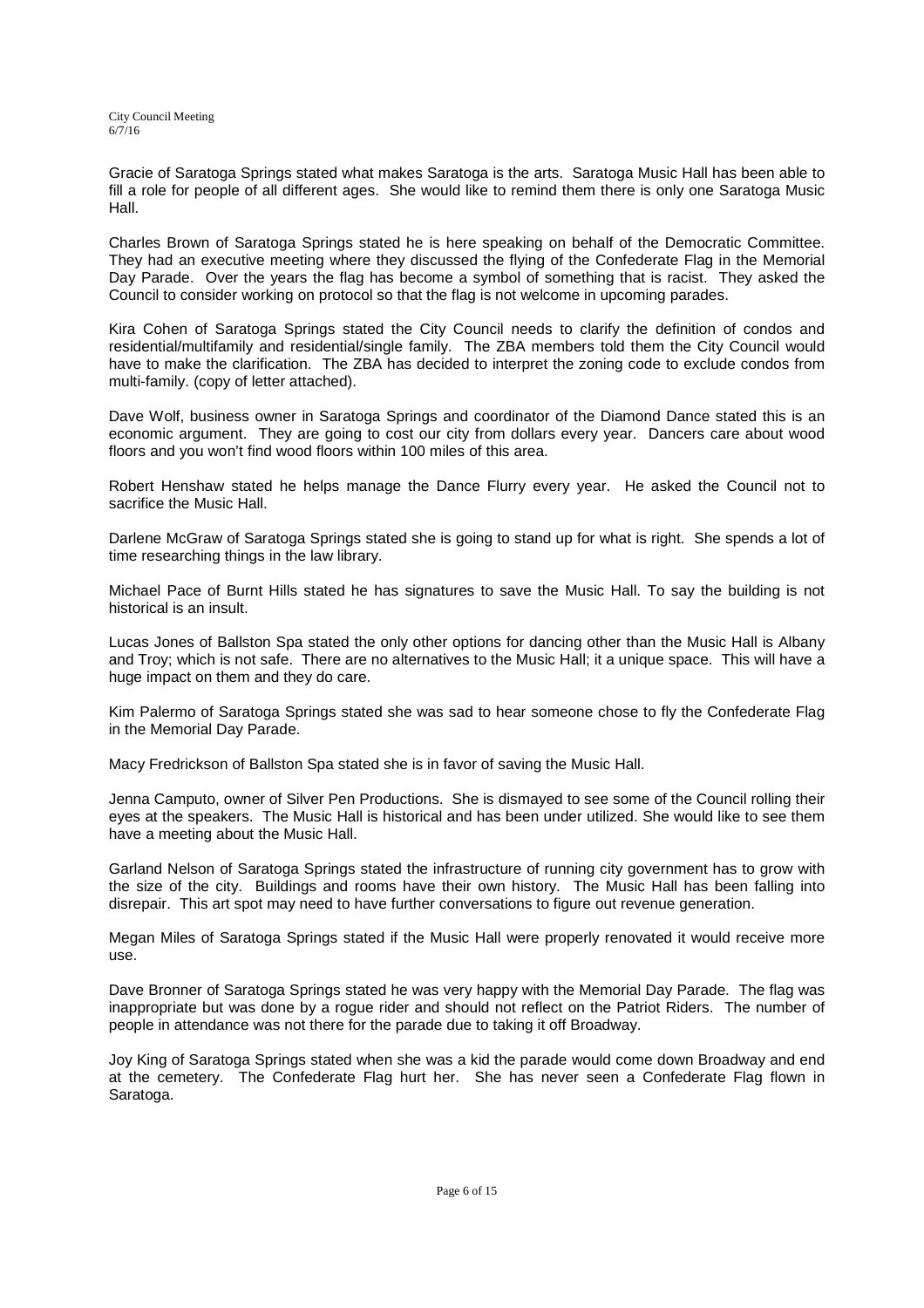Zachary Hall of Ballston Spa stated he is here regarding the Music Hall. His parents are willing to drive him here every month to the Diamond Dance because the Music Hall is a safe place.

Linda LaTender of Saratoga Springs stated she was sick by seeing the confederate flag in the parade.

Sara Goldner of Ballston Spa stated she was introduced to swing dancing 8 years ago and starting dancing in the Music Hall. She is sad to hear the City is going to do away with the Music Hall.

Artie Russell, chair of the Saratoga Springs Arts Commission, stated the Arts Commission will work diligently to find other office space in town.

Jason of Albany stated it is not feasible for people from this area to go to other places to dance.

Carol Star of Saratoga Springs stated she appreciates all the Council does.

Randall 'Chalk Boy' of Saratoga Springs stated he is against turning the Music Hall into a court room. Having modular and mobile furniture would make the room usable during the day as a court and for other things at night.

Joe Cleveland of Wilton stated he is the minister of the Unitarian Universal Congregation stated he is dismayed to see the stars and bars flown at the Memorial Day Parade.

Lea Moore of Saratoga Springs stated she puts on a play in the Music Hall. That is the only space that is affordable in Saratoga. The space is one of a kind and underutilized due to lack of advertising. She would like to see the Council open up the discussion to the community again. We are a city that supports the arts.

Cassandra Bumford stated almost all of the dancers here tonight are missing their dance class to be here tonight. They are here to tell you they would like to see the space stay as is.

Maria Hoffmaier of Ballston Spa stated the Music Hall is a one of a kind place.

Ben Miles of Saratoga Springs stated the dancers didn't plan to show up tonight; it just happened. The Music Hall is truly a unique space.

Mayor Yepsen closed the public comment period at 8:35 p.m.

Mayor Yepsen stated it is a tremendous amount of work to put on a parade. They wanted to be sure all the veteran administrations were represented. They decided they wanted to end in the cemetery and worked with the police on the route. The Patriot Riders agreed to participate but they had no knowledge that there would be a confederate flag. It is the City's parade and they can create guidelines.

Commissioner Mathiesen agreed with Mayor Yepsen about the parade. He believes the ceremony being held in the cemetery was nice. In regards to the Music Hall, he has appreciation for it and appreciation for its deficiencies. To correct the deficiencies would be extremely costly and the purpose of the venue is not consistent with the rest of City Hall. The responsible course of action is to utilize option 5.

Commissioner Scirocco stated his department has been charged with getting the consultant on board and provide the second court room. We are very limited in space in City Hall. The last thing anyone wants to do is get rid of the Music Hall. The problem is we have to provide a second court room and we have no control over it. We are waiting for the Office of Court Administration (OCA) to give us their response.

\*The Council returned at 8:55 p.m.

<sup>\*</sup>The Council took a break at 8:49 p.m.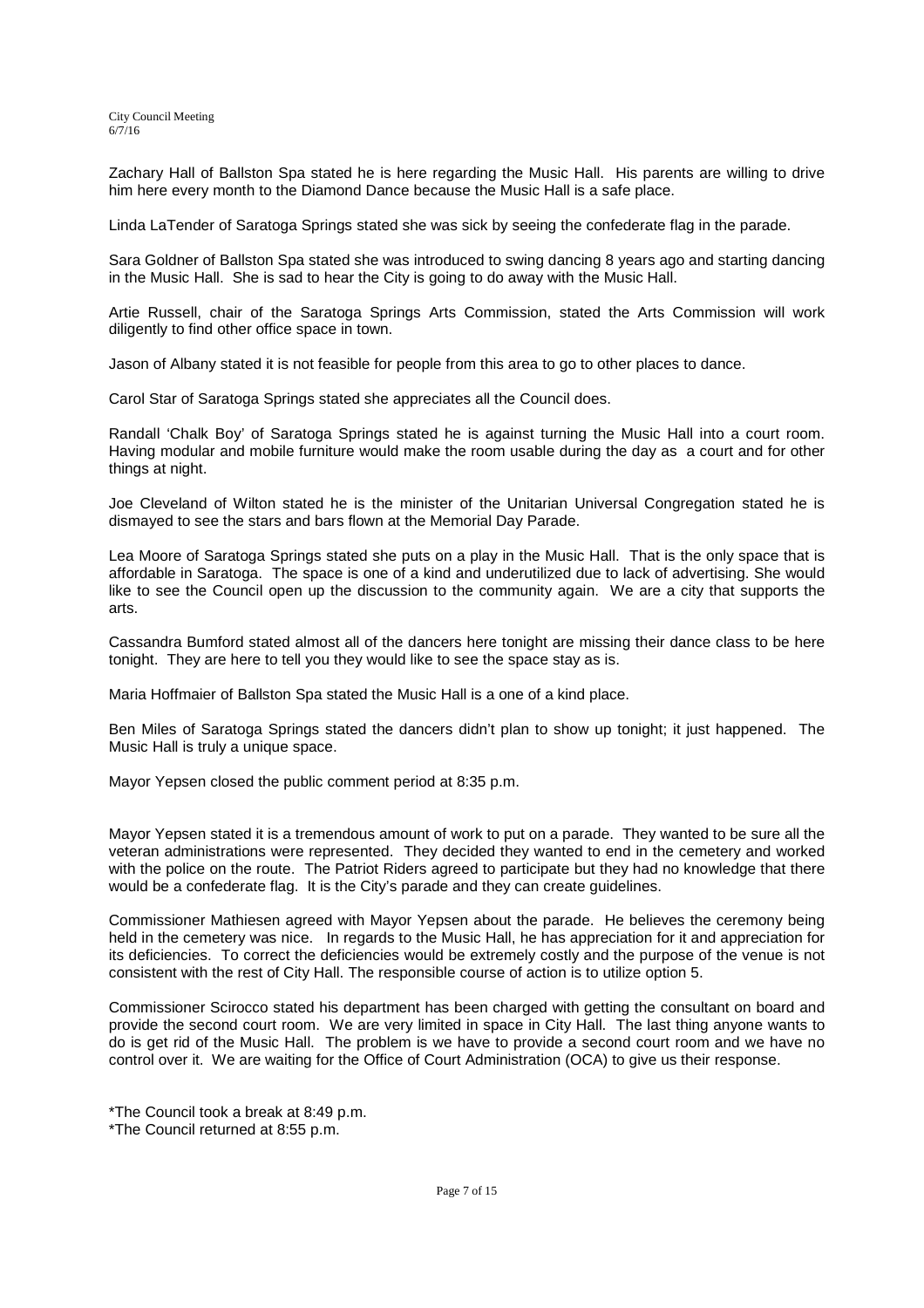# **PRESENTATIONS**

#### Housing Task Force – Affordable Housing Update

Mayor Yepsen stated she appointed people to the Affordable Housing Task Force to ensure they brought housing stock to the table. She introduced Cheryl Perez, co-chair of the task force.

Cheryl Perez, executive director of Saratoga County Rural Preservation and chairperson of the task force stated they started meeting over a year ago when the mayor signed on to the challenge to end homeless for veterans. At that time, 18 vets were homeless and all are now permanently housed. None of them were able to be housed in Saratoga due to the lack of affordable housing. She applied to HUD for new funding to get units in the City of Saratoga for vets. Starting September 1 they will be providing 14 units to vets. They did a current inventory of affordable housing in the City of Saratoga and found 939 units of affordable housing in the City of Saratoga and 72% are for seniors leaving 264 units for low income, workforce, and domestic violence victims. They also did a study on the condition of these units. They are working with employers and putting together a survey which the employers will complete and also send to their employees. This will help determine what the need is. According to HUD guidelines no one should pay more than 30% of their income for housing.

# **CONSENT AGENDA**

**Mayor Yepsen moved and Commissioner Mathiesen seconded to accept the consent agenda as follows:** 

- 1. Approval of 5/16/16 Pre-Agenda Meeting Minutes
- 2. Approval of 5/17/16 City Council Meeting Minutes
- 3. Approval of 5/26/16 Special City Council Meeting Minutes
- 4. Approve Budget Amendments (Increases)
- 5. Approve Budget Transfers Regular
- 6. Approve Payroll: 05/27/16 \$449,825.76
- 7. Approve Payroll: 06/3/16 \$471,846.91
- 8. Approve Payroll: 05/20/16 \$482,776.25
- 9. Approve Warrant: 2016 Mid 16MWJUN1: \$3,302.69
- 10. Approve Warrant: 2016 Mid 16MWMAY3: \$14,946.35
- 11. Approve Warrant: 2016 Mid 16MWMAY4: \$500.00
- 12. Approve Warrant: 2016 REG 16JUN1: \$1,124,507.99

**Ayes – All** 

## **MAYOR'S DEPARTMENT**

## Discussion and Vote: Amendment of Zoning Map to Include 199 and 200 Woodlawn Avenue in the City's Historic District (16-213)

Mayor Yepsen stated they have held public meetings on this. The property owners are voluntarily seeking to be included within the City's Historic District.

#### **Mayor Yepsen moved and Commissioner Mathiesen seconded to amend the current City zoning map to include 199 and 200 Woodlawn Avenue in the City's Historic District.**

#### **Ayes - All**

Discussion and Vote: City Council to Approve Donation of 2016 HUD Summit Surplus Funds (16-214)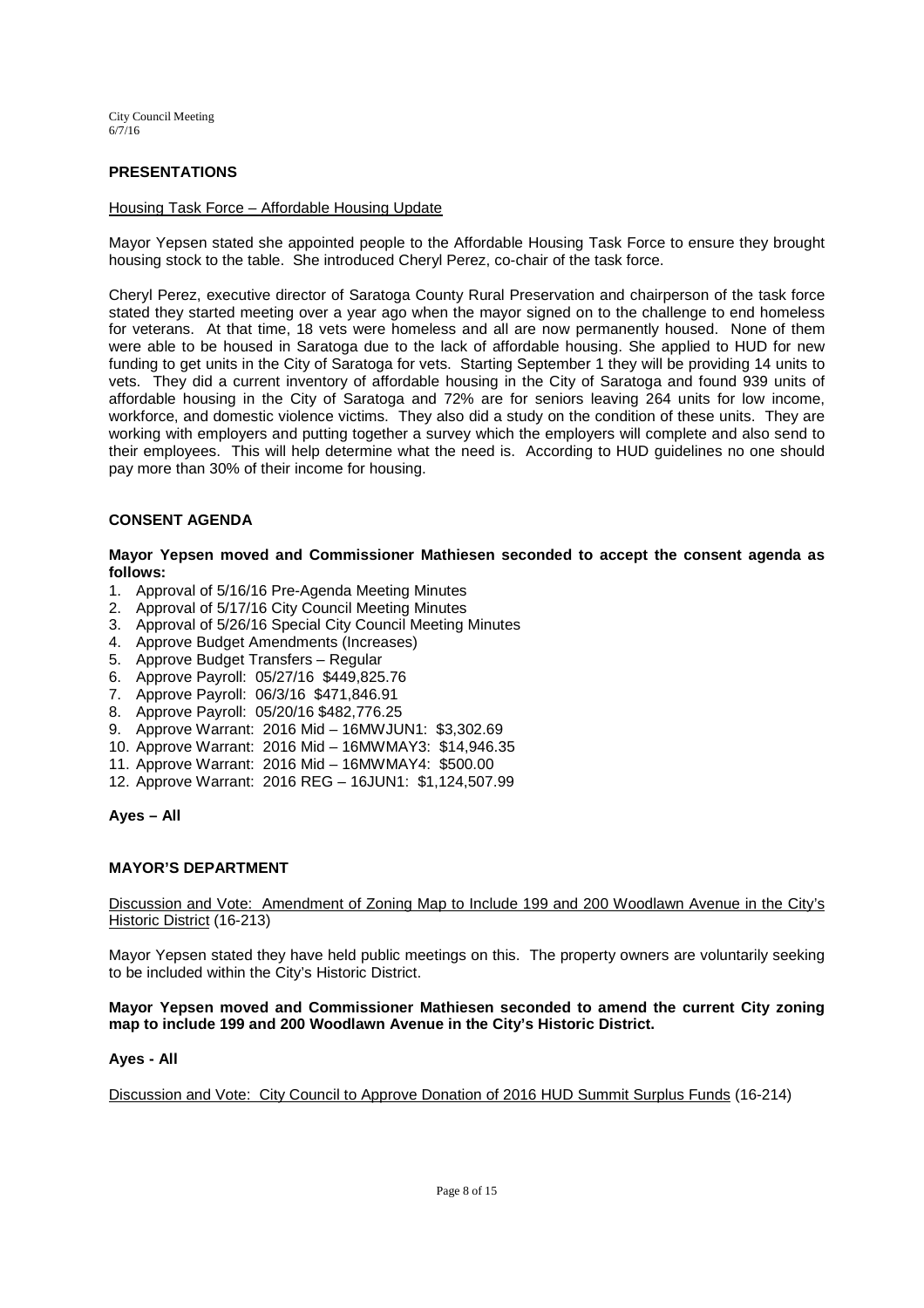Cindy Phillips of the Planning and Economic Development Department stated the summit was held in April. They had over 280 attendees and presenters over the 2 days. She thanked all the supporters of the event. The expenses came in less than the support funds leaving a surplus of \$7,803. This surplus will be divided between the Shelters of Saratoga and Saratoga Rural Preservation Company with each receiving \$3,901.50.

**Mayor Yepsen moved and Commissioner Franck seconded to approve the donation from the surplus for the 2016 HUD summit currently \$7,803 with 50% being donated to the Saratoga County RPC for veterans housing initiatives and with 50% being donated to the Shelters of Saratoga for the programs involving homelessness and housing.** 

# **Ayes - All**

Discussion and Vote: Accept Donation from Mike and Susana Hoffman for 2016 Memorial Day Parade (16-215)

**Mayor Yepsen moved and Commissioner Mathiesen seconded to approve a donation from the Hoffmans in the amount of \$250 for the Memorial Day Parade.** 

## **Ayes - All**

#### Discussion: Update Charter Commission

Mayor Yepsen provided copies of a booklet to the Council called "Revising City Charters in New York State". She would like the Commission to go section by section as it has been a while since it has been reviewed. NYCOM is offering resources.

Tony Izzo stated they have seen a lot of different kinds of Charter Commissions in the City's history. In 2000/2001 they had over 100 meetings and a lot of public input.

Mayor Yepsen advised in the first meeting they will create a reasonable budget, a set of rules, and establish how decisions will be made. The members are as follows: Jeff Altamari, Gordon Boyd, Laura Chodos, Elio DelSette, Matt Jones, Pat Kane, BK Kermati, Robert Kuczynski, Mike Los, Barbara Thomas, Robert Turner, and Beth Wurtman.

Commissioner Madigan asked Tony Izzo if we are duty bound to review our Charter because it is in our own Charter.

Tony Izzo stated it is a directive in our Charter.

Commissioner Madigan stated she is not hearing a list of the details of the goals; create a whole new charter or amending what we have.

Mayor Yepsen stated the main reason is to review and update the Charter we have. It is up to the Commission to decide if they want to entertain a new form of government.

Commissioner Franck advised the new Charter could be the same form of government or a new form. Either way you still have to red-line it.

Mayor Yepsen stated it is important to put this out to the voters.

Commissioner Mathiesen stated the current Charter reads well.

Commissioner Franck stated the Charter in 2006 was voted down. When you get a lot of revisions, it would be considered a new Charter. People want to have a full understanding.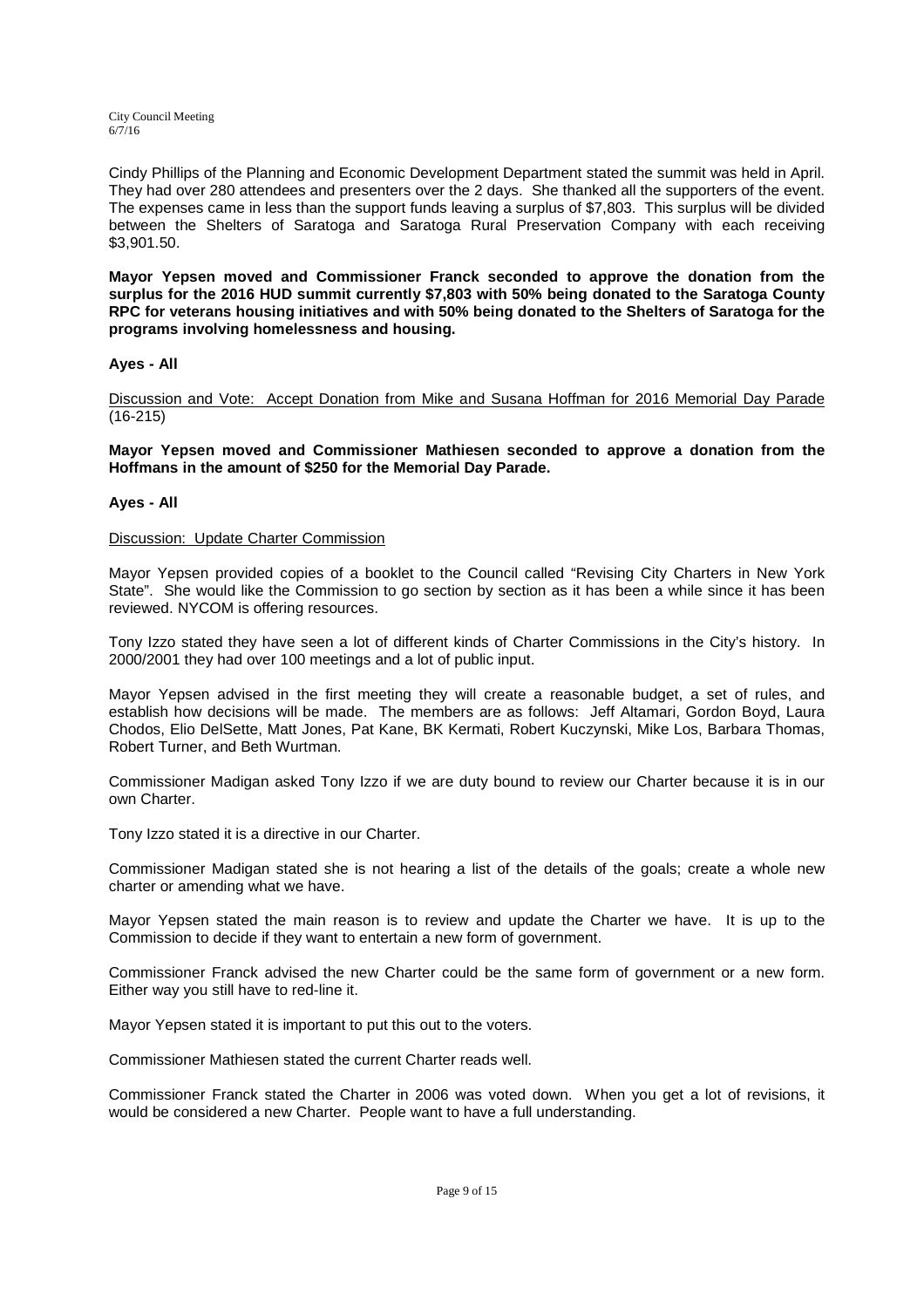# Announcement: Appraisal of 209 South Broadway

Mayor Yepsen stated the Council approved GAR Associates to appraise this parcel. The appraisal amount is \$105,000. The mayor will be in contact with the owner who wishes to donate the property to the City.

#### Announcement: Henry Street Bike Party

Tina Carton, administrator of parks, open land, and preservation stated the City was award money which they will use for a 'pop-up' event. They will at the Henry Street Bike party this Sunday from 12 p.m. – 4 p.m. and donating helmets, education material, and velcro reflective straps that will be handed out.

## Announcement: Climate Smart Communities Task Force/Sustainable Saratoga – Solar Workshop Monday, June 27<sup>th</sup>

Tina Carton stated they will be holding a solar workshop on Monday, June  $27<sup>th</sup>$  at the Saratoga Springs Library.

## Announcement: Free Energy Code Training Sponsored by Saratoga Builders Association on Monday June 20<sup>th</sup> in Music Hall

Tina Carton announced there will be training on the energy conservation construction code of NYS. The code will be in effect October 2<sup>nd</sup>.

## Announcement: Draft Pedestrian, Bicycle, and Transit Plan Release by Complete Streets Committee June  $20<sup>th</sup>$

Mayor Yepsen announced the Complete Streets Committee completed a draft plan for release on June  $20<sup>th</sup>$ .

Tina Carton stated they hope to have a lot of feedback from the community.

## **ACCOUNTS DEPARTMENT**

## Appointment: Commissioners of Deeds

Commissioner Franck appointed the following people as Commissioner of Deeds: Police Officers Adam Dingmon, Stephanie Berbrick, and Stephanie Ostrander effective July 8, 2016; and ACO/PEO Theresa Barchuk and PEO Patrick Fitzpatrick effective immediately.

Award of Bid: Extension of Bid for Granite & Pre-Cast Curbs to the Fort Miller Company, Inc. (16-216)

**Commissioner Franck moved and Commissioner Scirocco seconded to extend the bid for granite & pre-cast curbs to Fort Miller Company, Inc. for an additional year under the same terms, conditions, and prices as 2015. Funding is in line: A3335014 / 54180.** 

**Ayes - All** 

## **FINANCE DEPARTMENT**

#### Announcement: 2016 Bond Rating & Report

Commissioner Madigan announced the City has been awarded AA+ bond rating by S&P. The City was described as a commercial and industrial center for surrounding areas and well as a popular summer destination. They are going to go out to bond mid June.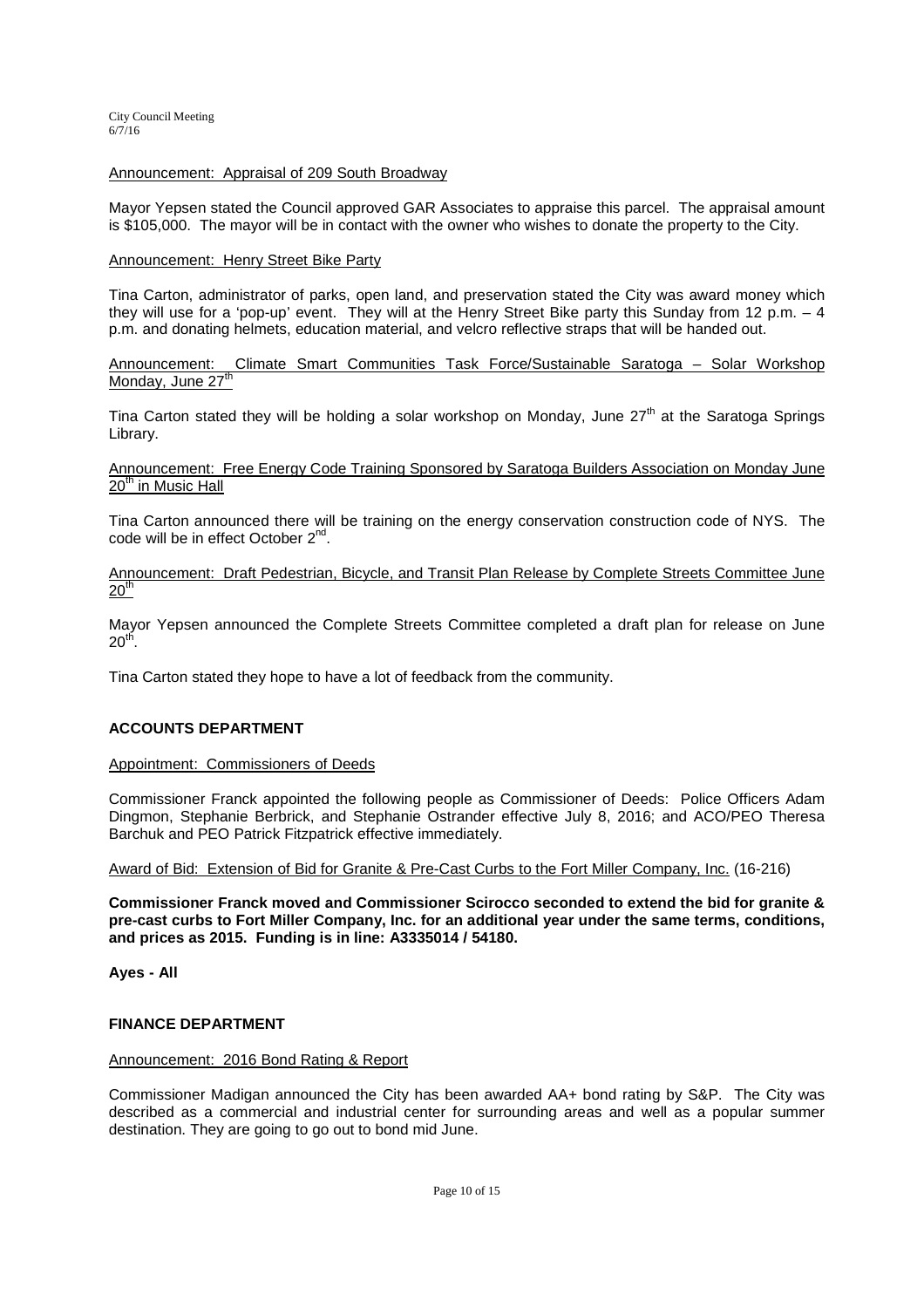## Discussion: Spa City Solar Park Development at the Landfill

Commissioner Madigan advised SunEdison has declared Chapter 11 bankruptcy. They are looking to restructure their business model and complete some of their ongoing projects. The City is considered one of their ongoing projects. We have signed a power purchase agreement with SunEdison.

Commissioner Franck asked if there is an out-clause since SunEdison filed.

Vince DeLeonardis stated there are some but it is more difficult than it seems. There is no reason to think at this point that they won't go forward with the project.

#### Discussion and Vote: Budget Transfers – Payroll (16-217)

**Commissioner Madigan moved and Commissioner Mathiesen seconded to approve the 2016 budget transfers – payroll which were distributed with the agenda.** 

#### **Ayes - All**

Discussion and Vote: Budget Amendment – Assignment for Refund of Prior Year Taxes (16-218)

**Commissioner Madigan moved and Commissioner Franck seconded to approve the budget amendment – assignment for refund of prior year taxes which were distributed with the agenda.** 

## **Ayes - All**

Discussion and Vote: Budget Amendment – Assignment for IT Initiatives (14XB) (16-219)

**Commissioner Madigan moved and Commissioner Franck seconded to approve the 2016 budget amendment – assignment for IT initiatives (2014 excess fund balance) for training and security matters and for the DPW garage work stations which were distributed with the agenda.** 

#### **Ayes - All**

Discussion and Vote: Budget Amendment – Benefits (16-220)

**Commissioner Madigan moved and Commissioner Mathiesen seconded to approve the 2016 budget amendment – benefits which were distributed with the agenda.** 

#### **Ayes - All**

Discussion and Vote: Capital Budget Amendment – Adams Street Pump Station (NYRA Donation Reduction) (16-221)

Commissioner Madigan stated the amendment is for a decrease in the capital fund budget by \$400,000.

**Commissioner Madigan moved and Commissioner Scirocco seconded to approve the 2016 budget amendment - Adams Street pump station mechanical upgrades which was distributed with the agenda. This is contingent upon approve of DPW agenda item #1.** 

**Roll Call: Commissioner Franck - Aye Commissioner Madigan – Aye Commissioner Scirocco – Aye Commissioner Mathiesen – Aye Mayor Yepsen - Aye**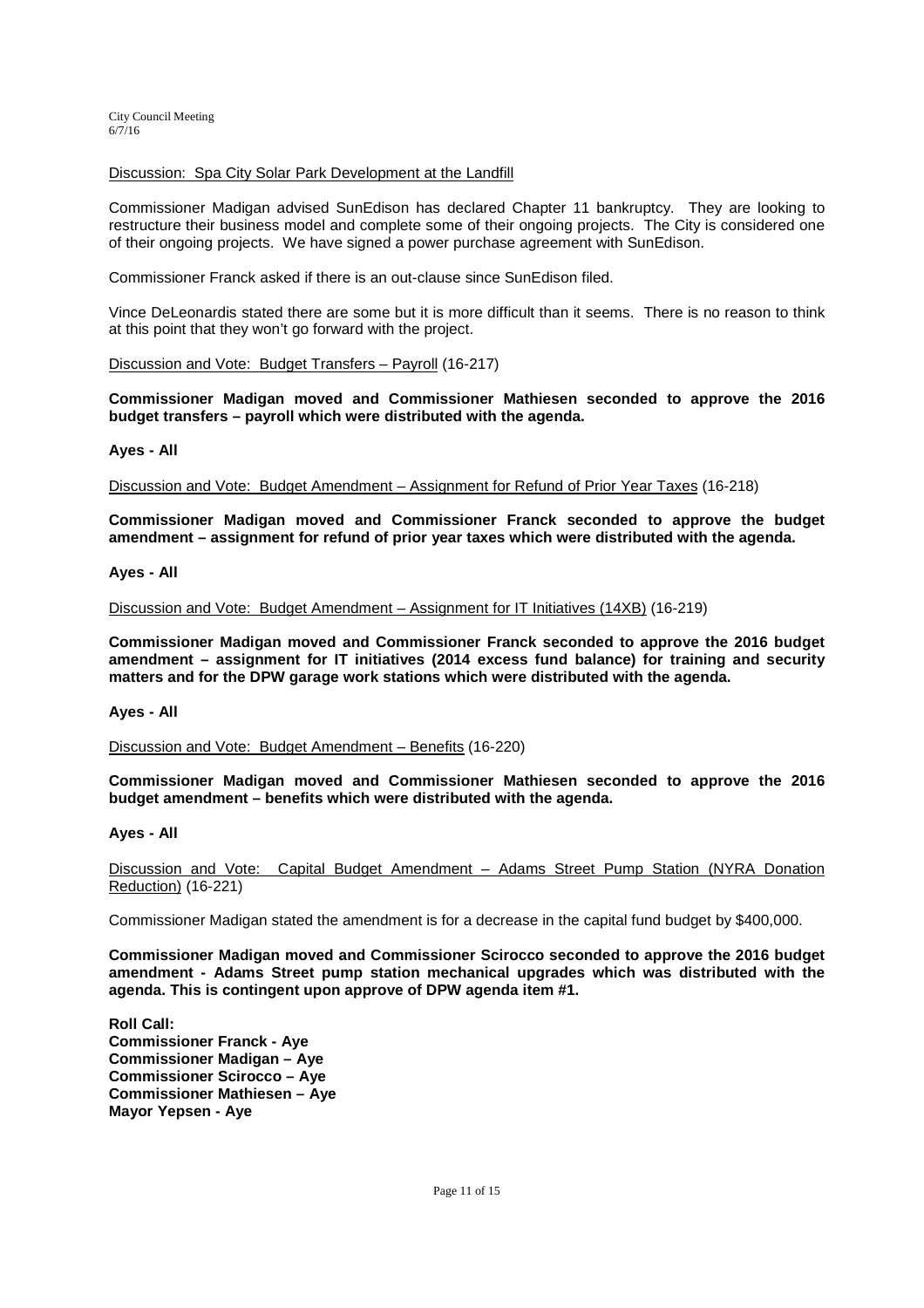## **PUBLIC WORKS DEPARTMENT**

Discussion and Vote: Amend the 2016 Capital Program & Budget for the Adams Street Pump Station Project (16-222)

**Commissioner Scirocco moved and Commissioner Madigan seconded to approve 2016 capital program and budget to decrease the actual project by \$400,000 for the Adams Street Pump Station project.** 

## **Ayes - All**

Discussion and Vote: Authorization for the Mayor to Sign Agreement with Trinity Construction, Inc. for the Adams Street Pump Station Mechanical Upgrades (16-223)

**Commissioner Scirocco moved and Commissioner Mathiesen seconded to authorize the mayor to sign agreement with Trinity Construction, Inc. for the Adams Street Pump Station Mechanical Upgrades in the amount of \$307,873. Funding is in line H3638122 / 52000 / 1241.** 

#### **Ayes - All**

Discussion and Vote: Authorization for the Mayor to Sign Curbing Contracts (16-224)

Commissioner Scirocco advised he has 9 additional contracts for curbs for approval. The City will perform the work for the residents.

Commissioner Scirocco listed the following curb contracts:

- Vanessa Banks 61 Catherine Street 75 linear feet for \$1,500.
- Tim James 47 Catherine Street 75 linear feet for \$1,500.
- Dave Williams 95 & 97 Catherine Street 60 linear feet for \$1,200.
- Lynn McCane 99 Catherine Street 32 linear feet for \$640.
- Karl Sleight 7 Pinewood Avenue 40 linear feet for \$800.
- Betty Bedrey 11 Pinewood Avenue 38 linear feet for \$760.
- Peg Olsen 40 Pinewood Avenue 39 linear feet for \$780.
- Frank Shultz 18 Pinewood Avenue 61 linear feet for \$1,220.
- Chris Sullivan 52 Catherine Street 34 linear feet for \$680.

**Commissioner Scirocco moved and Commissioner Mathiesen seconded to authorize the mayor to sign the residents curbing agreements in the amounts as stated.** 

## **Aye - All**

#### **PUBLIC SAFETY DEPARTMENT**

Discussion and Vote: Authorization for Mayor to Sign Sales Agreement with Firetec (16-225)

Commissioner Mathiesen stated this is an agreement to sell the 1989 truck to Prestonsburg Fire Department for \$15,000.

**Commissioner Mathiesen moved and Commissioner Madigan seconded to authorize the mayor to sign an agreement with Firetec.** 

**Ayes - All**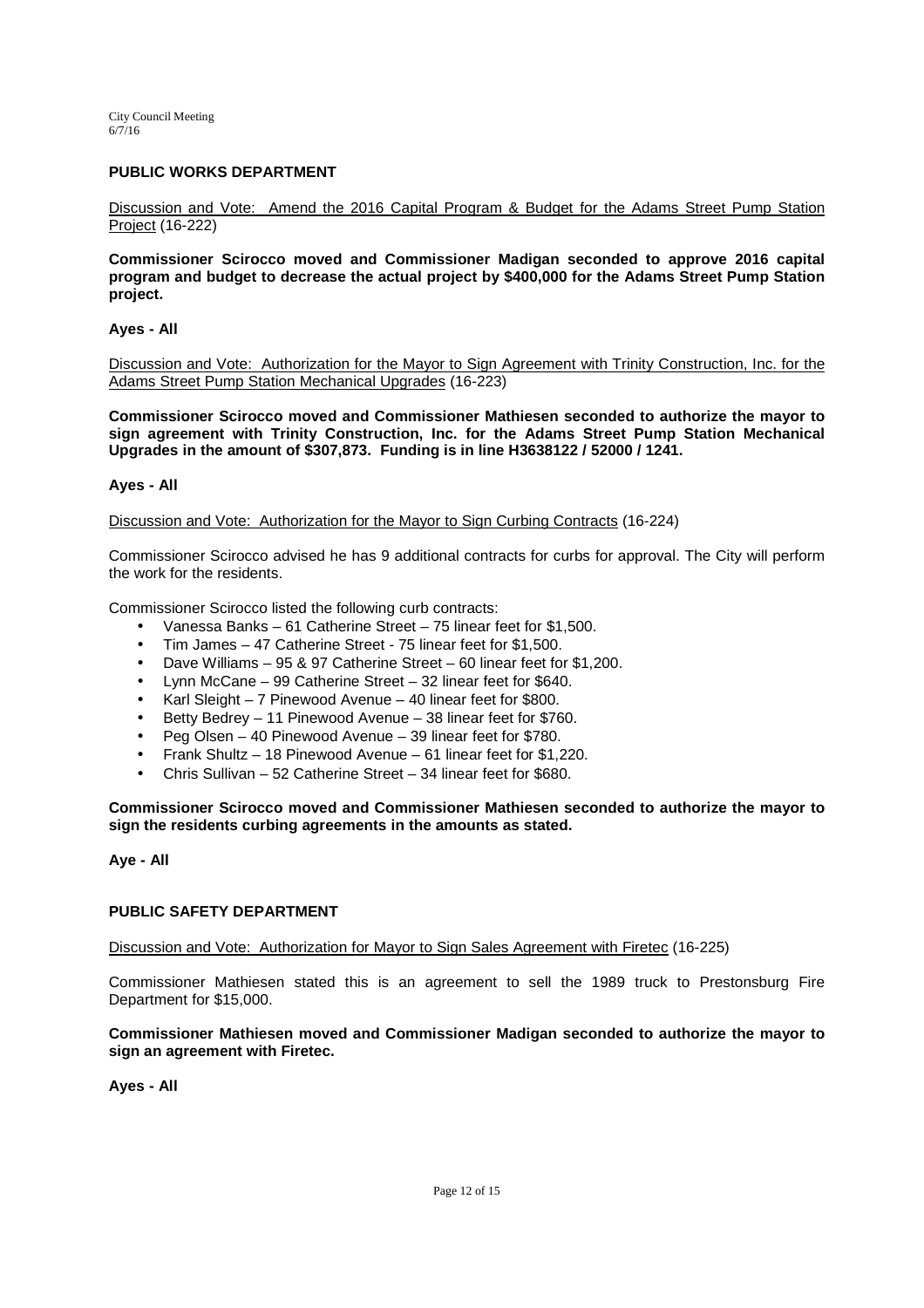Discussion and Vote: Authorization for Mayor to Sign Contract with Auctions International, Inc. (16-226)

Commissioner Mathiesen stated this is to allow for the sales by on-line auction.

#### **Commissioner Mathiesen moved and Commissioner Madigan seconded to authorize the mayor to sign the agreement with Auctions International, Inc.**

#### **Ayes - All**

Discussion and Vote: Amend Chapter 118 of the City Code (16-227)

**Commissioner Mathiesen moved and Commissioner Madigan seconded to amend Chapter 118 of the City Code.** 

#### **Ayes - All**

Discussion and Vote: Amend Chapter 222 of the City Code (16-228)

**Commissioner Mathiesen moved and Commissioner Scirocco seconded to amend Chapter 222 of the City Code.** 

## **Ayes - All**

Discussion and Vote: Amend Chapter 203 of the City Code (16-229)

Commissioner Mathiesen stated people are concerned with the penalties. He noted the penalties include community service and the judges in the City are very fair.

Tony Izzo stated there is one typo technical in nature - Section 1: the quotation should stop after Streets and Sidewalks. The phrase "obstruction of people from public ways and places" is the article right before that. The obstruction language is in Section B of 203-21.4. . The phrase "obstruction of people from public ways and places" should be deleted.

#### **Commissioner Mathiesen moved and Commissioner Madigan seconded to amend Chapter 203 of the City Code.**

Commissioner Scirocco stated it is a good tool for law enforcement. He doesn't see this as targeting any specific group.

Mayor Yepsen asked Commissioner Mathiesen to explain how this came about.

Commissioner Mathiesen stated his observation was people were sitting on sidewalks downtown and others were having to walk around them. People laying in the public way were causing a hazard. The city would be liable therefore has an obligation to take care of it. It doesn't target anyone.

Mayor Yepsen agreed the safety of people is #1 and the police needs some tools to deal with this. She feels this is harsh and asked if Commissioner Mathiesen would consider an escalating scale of fines.

Commissioner Mathiesen stated he finds it hard to believe if someone is told they are blocking the sidewalk and to move that they wouldn't.

Commissioner Madigan stated she is going to support this. It is unfortunate what happened during the public comment and the media making it look like Commissioner Mathiesen and the Council is targeting the homeless. This is about public safety. If we need more space for people to sit and congregate, maybe more benches should be added.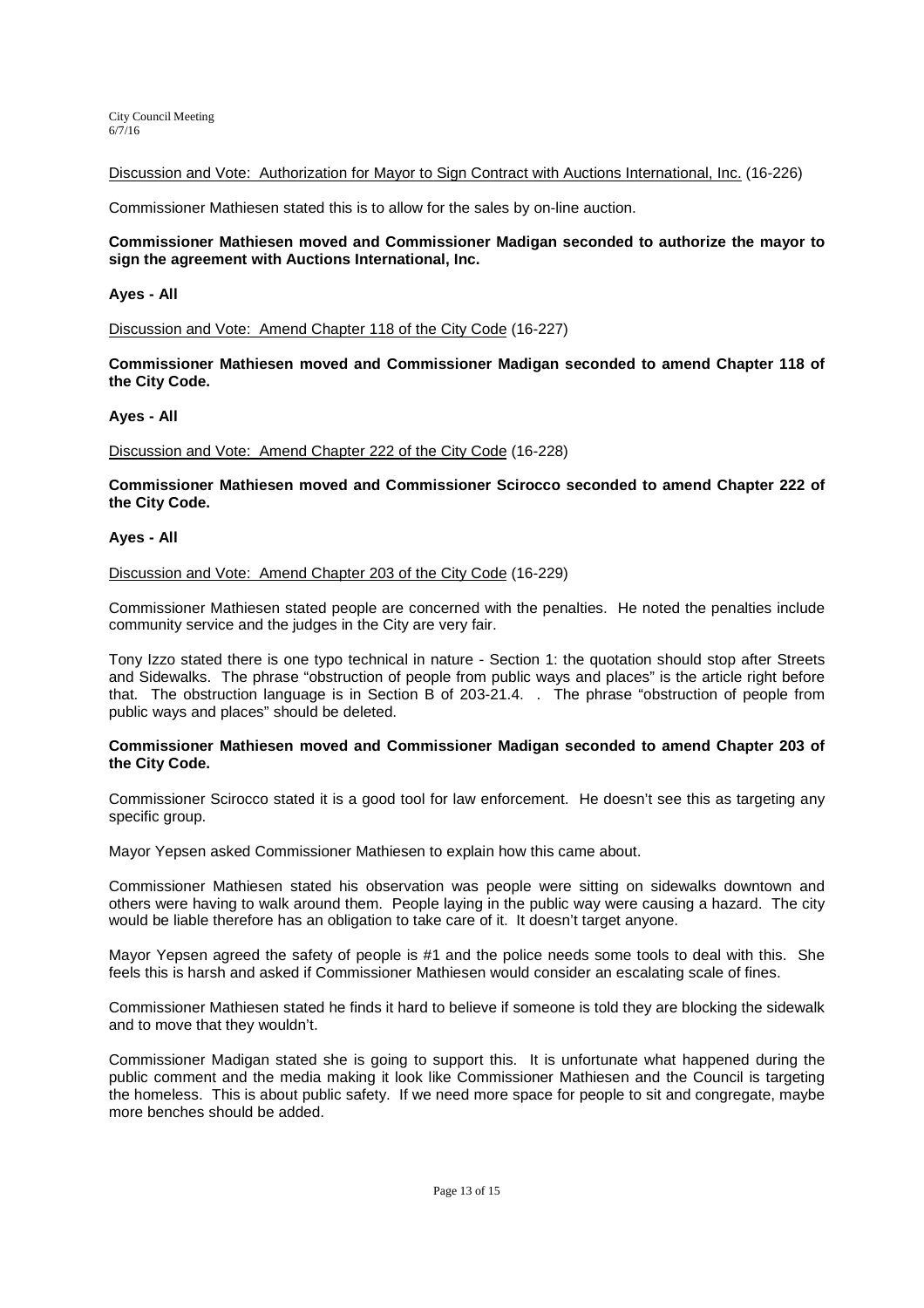Commissioner Franck stated it did show on TV. that this is not directed towards homeless people.

Commissioner Mathiesen has been looking at this for a while. This has been an issue the last 6 months to a year. Although he doesn't own the sidewalk in front of his building on Broadway but he has to remove the snow otherwise he will receive a citation for the hazard. The police needs to be given the mechanism otherwise there isn't much they can do. It is the safety for the person laying there as much as it is for the person walking.

Mayor Yepsen stated she feels this is well intended but too harsh so she will not support it tonight.

# **Ayes – 4 Nays – 1 (Mayor Yepsen)**

Discussion and Vote: Authorization for Mayor to Sign Change Order #1 to Hoosick Valley for the Lake Avenue Firehouse Window Project (16-230)

Commissioner Mathiesen advised this change order increases the contract by \$4,038.95 for changes made to the windows to better match the divide light of the windows and match masonry of the windows.

**Commissioner Mathiesen moved and Commissioner Scirocco seconded to authorize the mayor to sign change order #1 with Hoosick Valley in the amount of \$4,038.95. Funding is in line H3146952 / 52000 / 1186.** 

**Ayes - All** 

# **SUPERVISORS**

## Matthew Veitch

## Verizon Strike update and Return to Saratoga

Supervisor Veitch advised Verizon negotiated for 10 months before they went on strike. He was covering Columbia, Greene, Ulster, and Sullivan counties. He worked 12 hours a day with only 4 days off in 7 weeks.

He thanked Supervisor Martin for covering for him as well as Dave Miller of the Open Space Advisory Committee, and Supervisor Grattidge from the Town of Charlton for covering the May Racing Committee meeting.

## Peter Martin

## National Drug Policy vs. Opioid Addiction

Supervisor Martin reported he attended a forum sponsored by Congressman Tonko. Governor Cuomo has promised resources to fight the opioid/heroin epidemic. Everyone agreed we need to focus on treatment and additional funding for treatment.

## Veterans

Supervisor Martin reported it has been said our military does a great job programming people to do what doesn't come naturally; to enter into combat areas, to fight, and to kill. What they don't do well is deprogramming people to get people back into the main stream. The County is going to sponsor a veteran's concert at SPAC on September 5<sup>th</sup>.